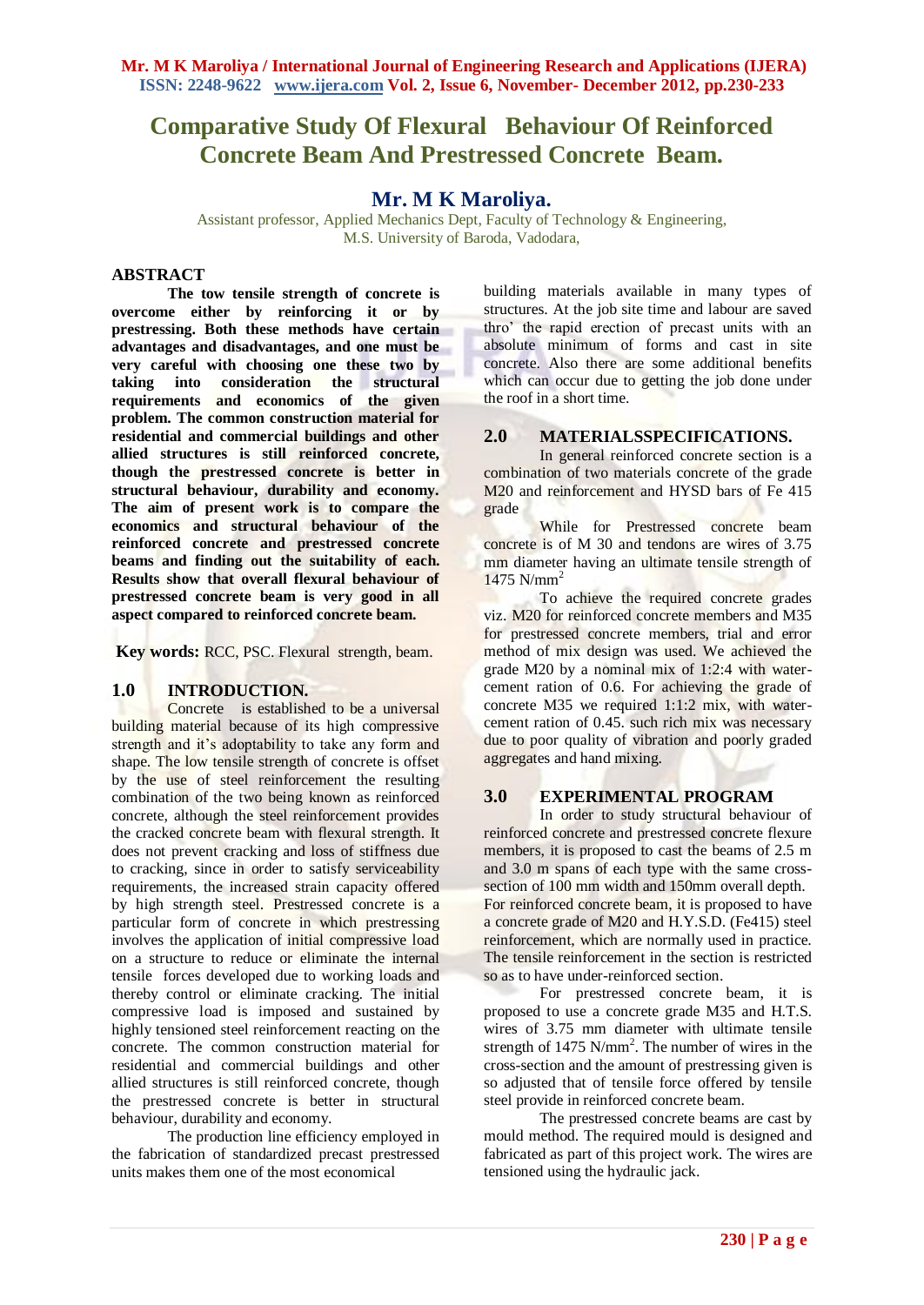The cast beams are tested for the pure flexure condition.

The mould is designed to cast prestressed member/s of the cross-section 100mm wide and 300mm deep and max. 6.5m length. The location of prestressimg wires of 4mm diameter is as shown in fig.3.3. Maximum stress to which wires can be extended is 0.8 time the ultimate tensile strength, as per I. S. 1343.

In the mould of casting the precast, prestressed members, the prestressing force is sustained by the mould up to the time of transfer. The tensioning of wires cause the axial force to induce in the mould in addition to the moment due to eccentricities. Thus, the mould behaves as beamcolumn, with effective length of 6.5m

It is proposed have one fixed end plate and one movable end plate and each end. Fixed plate will be directly welded to channels, while the movable plate will be supported on four threaded rods and nuts at the corners of plate with the rods extending from the flanges of channels. The purpose of movable plate is to release the prestess gradually to the concrete at the time of transfer; also it can

facilitate manual prestressing operation in the emergency case.

### **4.0 RESULTS AND DISCUSSION**

The results have been interpreted in graphical form as shown in figures 2.0 to 4.0. In the experiments, the deflections and strains are measured at three point viz. under the loads and at the centre of the span.

As can be seem from the results tabulated and graphs of load v/s deflection that the deflection for first few loads was well matching with the theoretical values. Also the graph shows a linear pattern for these values. But afterwards the rate of increase in deflection increases with load and this may be because of the cracking of concrete. Thus it can be Conclude that the cracking moment is the one at which the linear pattern of graph ends. Also the cracking moment can be found from the strain reading, as the strain is directly proportional to the cracks. The comparative statement of cracking moment, ultimate deflection is as shown in table 1.0.

| Table 1.0 Comparative Statement of results |  |
|--------------------------------------------|--|
|--------------------------------------------|--|

| Member Type             | Cracking moment         |                  | <b>Ultimate Moment</b> |                  | <b>Ultimate</b><br>Deflection (mm) |
|-------------------------|-------------------------|------------------|------------------------|------------------|------------------------------------|
|                         | Theoretical<br>$(KN-m)$ | Actual(KN-<br>m) | Theoretical(KN-m)      | Actual(KN-<br>m) |                                    |
| R.C.C.(3.0m span)       | $\Omega$                | 1.5              | 6.3                    | 7.125            | 18.04                              |
| R.C.C.(2.5m span)       | $\Omega$                | 1.5625           | 6.3                    | 6.875            | 17.5                               |
| P.S.C.(3.0 m span)      | 4.87                    | 4.875            | 8.22                   | 7.875            | 11.21                              |
| P.S.C.(2.5m span)       | 4.86                    | 4.6875           | 8.22                   | 7.5              | 10.52                              |
| Composite $(3.0m$ span) | $\Omega$                | 1.6875           | $\Omega$               | 6.94             | 15                                 |
| Composite $(2.5m$ span) | $\Omega$                | 1.71875          | $\theta$               | 6.25             | 14.5                               |



Fig.1.0 moment v/s deflection for RC beam 3.0M span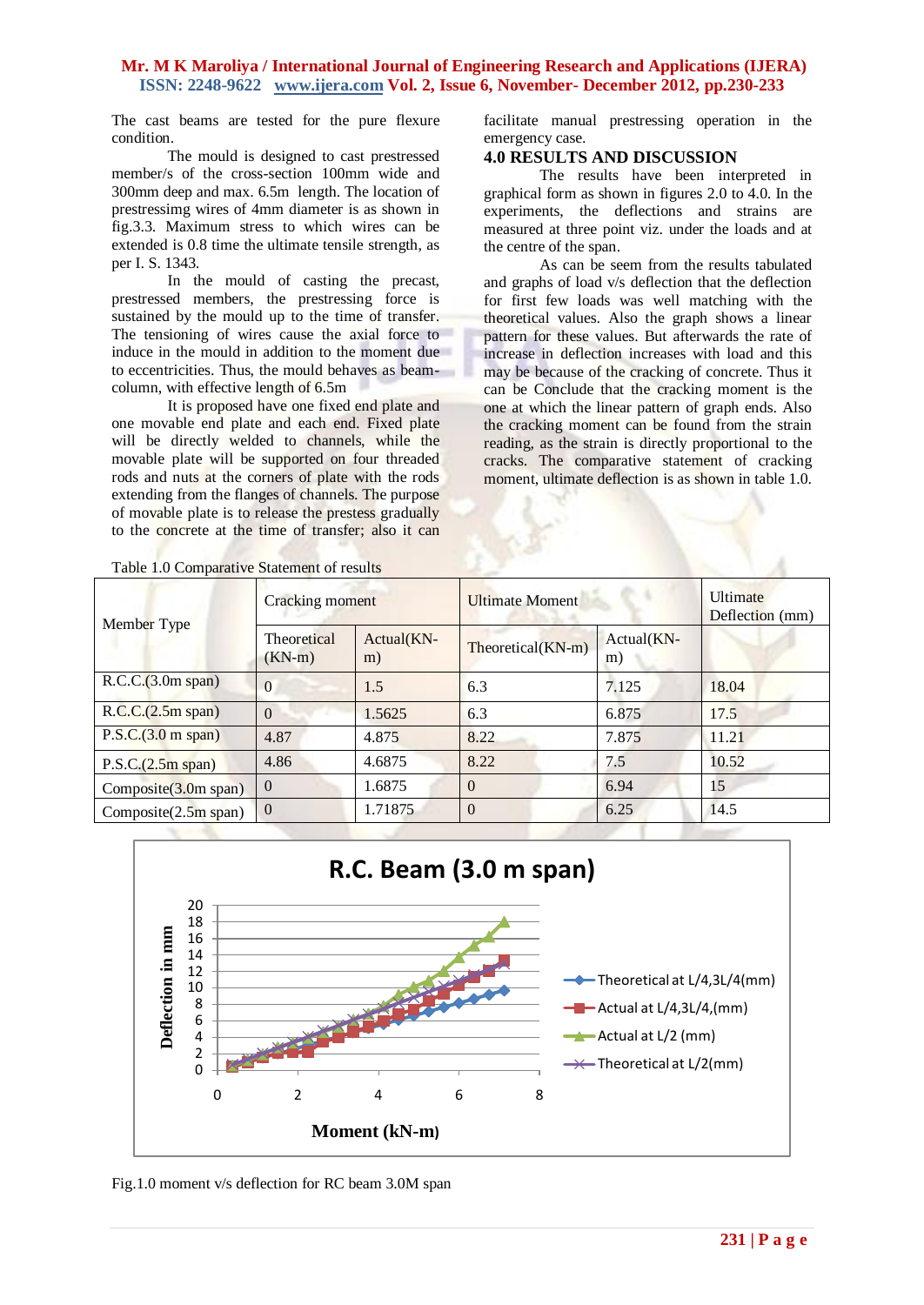

Fig.2.0 moment v/s deflection for PS beam 3.0M span



Fig.3.0 moment v/s deflection for PSC beam 2.0M span